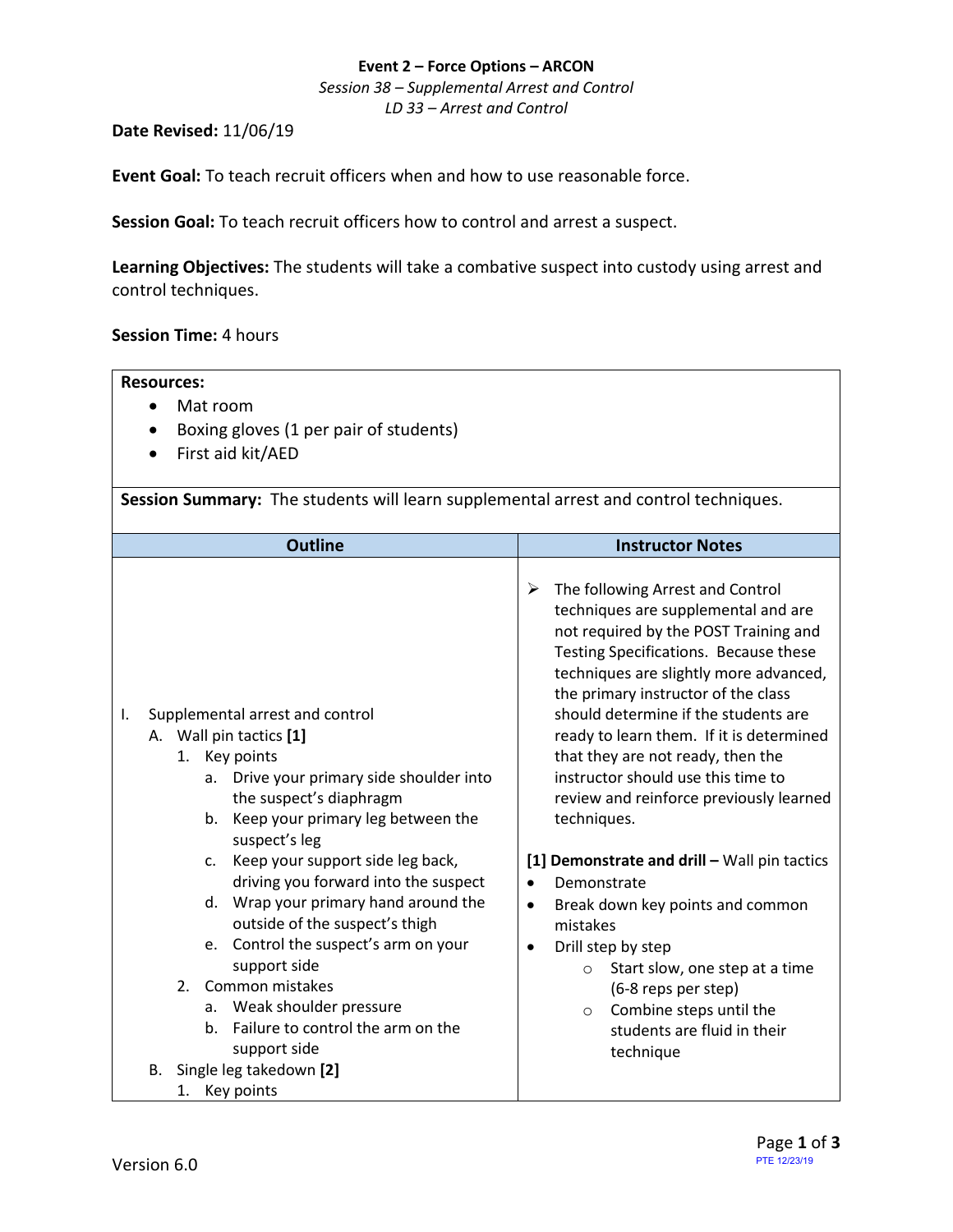# **Event 2 – Force Options – ARCON**

*Session 38 – Supplemental Arrest and Control*

| Step to your primary side and straddle<br>Allow students to practice on<br>а.<br>$\circ$<br>the suspect's leg<br>their own with increasing<br>speed (8-10 reps per side)<br>Lower your center of gravity and wrap<br>b.<br>both arms around the suspect's thigh,<br>above the knee<br>[2] Demonstrate and drill - Single leg<br>Pick the suspect's leg up and drive<br>takedown<br>C.<br>forward to off-balance them<br>Demonstrate<br>$\bullet$<br>Take a big drop step back with your<br>d.<br>Break down key points and common<br>$\bullet$<br>primary leg (or whichever leg is to the<br>mistakes<br>suspect's back)<br>Drill step by step<br>$\bullet$<br>Bend at the waist, driving your<br>e.<br>Start slow, one step at a time<br>$\circ$<br>shoulder down into the top of the<br>(6-8 reps per step)<br>suspect's thigh<br>Combine steps until the<br>$\circ$<br>f.<br>Circle the suspect's legs and establish a<br>students are fluid in their<br>position of control<br>technique<br>Common mistakes<br>2.<br>Allow students to practice on<br>$\circ$<br>Failing to drive forward prior to the<br>а.<br>their own with increasing<br>drop step back<br>speed (8-10 reps per side)<br>b. Not stepping back sufficiently to take<br>the suspect down<br>[4] Demonstrate and drill - Elbow escape<br>C. Elbow escape [4]<br>Demonstrate<br>$\bullet$<br>Key points<br>1.<br>Break down key points and common<br>$\bullet$<br>a. Turn to one side and hug the back<br>mistakes<br>Keep your head tight to the suspect for<br>b.<br>Drill step by step<br>$\bullet$<br>punch protection<br>Start slow, one step at a time<br>$\circ$<br>Brace the suspect's leg with your<br>c.<br>(6-8 reps per step)<br>forearm/elbow<br>Combine steps until the<br>$\circ$<br>Keep your bottom leg flat and slide<br>d.<br>students are fluid in their<br>your knee under the suspect's leg<br>technique<br>Trap the suspect's leg in half guard<br>e.<br>Allow students to practice on<br>$\circ$<br>f.<br>Turn to the opposite side and hug the<br>their own with increasing<br>suspect's neck<br>speed (8-10 reps per side)<br>g. Brace the suspect's other knee, and<br>Drill with padded boxing gloves (8-10<br>shrimp out to free your second leg<br>reps)<br>Common mistakes<br>2.<br>Failure to maintain the closeness and<br>а.<br>[5] Demonstrate and drill - Standing<br>protect from punches<br>headlock defense<br>b. Failure to keep the bottom leg flat<br>Demonstrate<br>$\bullet$<br>Ineffective shrimp to free the second<br>C.<br>Break down key points and common<br>$\bullet$<br>leg<br>mistakes<br>D. Standing headlock defense [5]<br>Drill step by step<br>$\bullet$<br>Key points<br>1.<br>Start slow, one step at a time<br>Immediately control the suspect's<br>а.<br>(6-8 reps per step)<br>punching arm<br>Combine steps until the<br>O<br>b. Rear arm hugs the shoulder<br>students are fluid in their<br>Inside hand hooks over the suspect's<br>c.<br>technique<br>bicep area | LD 33 - Arrest and Control |  |  |  |  |  |
|---------------------------------------------------------------------------------------------------------------------------------------------------------------------------------------------------------------------------------------------------------------------------------------------------------------------------------------------------------------------------------------------------------------------------------------------------------------------------------------------------------------------------------------------------------------------------------------------------------------------------------------------------------------------------------------------------------------------------------------------------------------------------------------------------------------------------------------------------------------------------------------------------------------------------------------------------------------------------------------------------------------------------------------------------------------------------------------------------------------------------------------------------------------------------------------------------------------------------------------------------------------------------------------------------------------------------------------------------------------------------------------------------------------------------------------------------------------------------------------------------------------------------------------------------------------------------------------------------------------------------------------------------------------------------------------------------------------------------------------------------------------------------------------------------------------------------------------------------------------------------------------------------------------------------------------------------------------------------------------------------------------------------------------------------------------------------------------------------------------------------------------------------------------------------------------------------------------------------------------------------------------------------------------------------------------------------------------------------------------------------------------------------------------------------------------------------------------------------------------------------------------------------------------------------------------------------------------------------------------------------------------------------------------------------------------------------------------------------------------------------------------------------------------------------------------------------------------------------------------------------------------------------------------------------------------------------------------------------------------------------------|----------------------------|--|--|--|--|--|
|                                                                                                                                                                                                                                                                                                                                                                                                                                                                                                                                                                                                                                                                                                                                                                                                                                                                                                                                                                                                                                                                                                                                                                                                                                                                                                                                                                                                                                                                                                                                                                                                                                                                                                                                                                                                                                                                                                                                                                                                                                                                                                                                                                                                                                                                                                                                                                                                                                                                                                                                                                                                                                                                                                                                                                                                                                                                                                                                                                                                         |                            |  |  |  |  |  |
|                                                                                                                                                                                                                                                                                                                                                                                                                                                                                                                                                                                                                                                                                                                                                                                                                                                                                                                                                                                                                                                                                                                                                                                                                                                                                                                                                                                                                                                                                                                                                                                                                                                                                                                                                                                                                                                                                                                                                                                                                                                                                                                                                                                                                                                                                                                                                                                                                                                                                                                                                                                                                                                                                                                                                                                                                                                                                                                                                                                                         |                            |  |  |  |  |  |
|                                                                                                                                                                                                                                                                                                                                                                                                                                                                                                                                                                                                                                                                                                                                                                                                                                                                                                                                                                                                                                                                                                                                                                                                                                                                                                                                                                                                                                                                                                                                                                                                                                                                                                                                                                                                                                                                                                                                                                                                                                                                                                                                                                                                                                                                                                                                                                                                                                                                                                                                                                                                                                                                                                                                                                                                                                                                                                                                                                                                         |                            |  |  |  |  |  |
|                                                                                                                                                                                                                                                                                                                                                                                                                                                                                                                                                                                                                                                                                                                                                                                                                                                                                                                                                                                                                                                                                                                                                                                                                                                                                                                                                                                                                                                                                                                                                                                                                                                                                                                                                                                                                                                                                                                                                                                                                                                                                                                                                                                                                                                                                                                                                                                                                                                                                                                                                                                                                                                                                                                                                                                                                                                                                                                                                                                                         |                            |  |  |  |  |  |
|                                                                                                                                                                                                                                                                                                                                                                                                                                                                                                                                                                                                                                                                                                                                                                                                                                                                                                                                                                                                                                                                                                                                                                                                                                                                                                                                                                                                                                                                                                                                                                                                                                                                                                                                                                                                                                                                                                                                                                                                                                                                                                                                                                                                                                                                                                                                                                                                                                                                                                                                                                                                                                                                                                                                                                                                                                                                                                                                                                                                         |                            |  |  |  |  |  |
|                                                                                                                                                                                                                                                                                                                                                                                                                                                                                                                                                                                                                                                                                                                                                                                                                                                                                                                                                                                                                                                                                                                                                                                                                                                                                                                                                                                                                                                                                                                                                                                                                                                                                                                                                                                                                                                                                                                                                                                                                                                                                                                                                                                                                                                                                                                                                                                                                                                                                                                                                                                                                                                                                                                                                                                                                                                                                                                                                                                                         |                            |  |  |  |  |  |
|                                                                                                                                                                                                                                                                                                                                                                                                                                                                                                                                                                                                                                                                                                                                                                                                                                                                                                                                                                                                                                                                                                                                                                                                                                                                                                                                                                                                                                                                                                                                                                                                                                                                                                                                                                                                                                                                                                                                                                                                                                                                                                                                                                                                                                                                                                                                                                                                                                                                                                                                                                                                                                                                                                                                                                                                                                                                                                                                                                                                         |                            |  |  |  |  |  |
|                                                                                                                                                                                                                                                                                                                                                                                                                                                                                                                                                                                                                                                                                                                                                                                                                                                                                                                                                                                                                                                                                                                                                                                                                                                                                                                                                                                                                                                                                                                                                                                                                                                                                                                                                                                                                                                                                                                                                                                                                                                                                                                                                                                                                                                                                                                                                                                                                                                                                                                                                                                                                                                                                                                                                                                                                                                                                                                                                                                                         |                            |  |  |  |  |  |
|                                                                                                                                                                                                                                                                                                                                                                                                                                                                                                                                                                                                                                                                                                                                                                                                                                                                                                                                                                                                                                                                                                                                                                                                                                                                                                                                                                                                                                                                                                                                                                                                                                                                                                                                                                                                                                                                                                                                                                                                                                                                                                                                                                                                                                                                                                                                                                                                                                                                                                                                                                                                                                                                                                                                                                                                                                                                                                                                                                                                         |                            |  |  |  |  |  |
|                                                                                                                                                                                                                                                                                                                                                                                                                                                                                                                                                                                                                                                                                                                                                                                                                                                                                                                                                                                                                                                                                                                                                                                                                                                                                                                                                                                                                                                                                                                                                                                                                                                                                                                                                                                                                                                                                                                                                                                                                                                                                                                                                                                                                                                                                                                                                                                                                                                                                                                                                                                                                                                                                                                                                                                                                                                                                                                                                                                                         |                            |  |  |  |  |  |
|                                                                                                                                                                                                                                                                                                                                                                                                                                                                                                                                                                                                                                                                                                                                                                                                                                                                                                                                                                                                                                                                                                                                                                                                                                                                                                                                                                                                                                                                                                                                                                                                                                                                                                                                                                                                                                                                                                                                                                                                                                                                                                                                                                                                                                                                                                                                                                                                                                                                                                                                                                                                                                                                                                                                                                                                                                                                                                                                                                                                         |                            |  |  |  |  |  |
|                                                                                                                                                                                                                                                                                                                                                                                                                                                                                                                                                                                                                                                                                                                                                                                                                                                                                                                                                                                                                                                                                                                                                                                                                                                                                                                                                                                                                                                                                                                                                                                                                                                                                                                                                                                                                                                                                                                                                                                                                                                                                                                                                                                                                                                                                                                                                                                                                                                                                                                                                                                                                                                                                                                                                                                                                                                                                                                                                                                                         |                            |  |  |  |  |  |
|                                                                                                                                                                                                                                                                                                                                                                                                                                                                                                                                                                                                                                                                                                                                                                                                                                                                                                                                                                                                                                                                                                                                                                                                                                                                                                                                                                                                                                                                                                                                                                                                                                                                                                                                                                                                                                                                                                                                                                                                                                                                                                                                                                                                                                                                                                                                                                                                                                                                                                                                                                                                                                                                                                                                                                                                                                                                                                                                                                                                         |                            |  |  |  |  |  |
|                                                                                                                                                                                                                                                                                                                                                                                                                                                                                                                                                                                                                                                                                                                                                                                                                                                                                                                                                                                                                                                                                                                                                                                                                                                                                                                                                                                                                                                                                                                                                                                                                                                                                                                                                                                                                                                                                                                                                                                                                                                                                                                                                                                                                                                                                                                                                                                                                                                                                                                                                                                                                                                                                                                                                                                                                                                                                                                                                                                                         |                            |  |  |  |  |  |
|                                                                                                                                                                                                                                                                                                                                                                                                                                                                                                                                                                                                                                                                                                                                                                                                                                                                                                                                                                                                                                                                                                                                                                                                                                                                                                                                                                                                                                                                                                                                                                                                                                                                                                                                                                                                                                                                                                                                                                                                                                                                                                                                                                                                                                                                                                                                                                                                                                                                                                                                                                                                                                                                                                                                                                                                                                                                                                                                                                                                         |                            |  |  |  |  |  |
|                                                                                                                                                                                                                                                                                                                                                                                                                                                                                                                                                                                                                                                                                                                                                                                                                                                                                                                                                                                                                                                                                                                                                                                                                                                                                                                                                                                                                                                                                                                                                                                                                                                                                                                                                                                                                                                                                                                                                                                                                                                                                                                                                                                                                                                                                                                                                                                                                                                                                                                                                                                                                                                                                                                                                                                                                                                                                                                                                                                                         |                            |  |  |  |  |  |
|                                                                                                                                                                                                                                                                                                                                                                                                                                                                                                                                                                                                                                                                                                                                                                                                                                                                                                                                                                                                                                                                                                                                                                                                                                                                                                                                                                                                                                                                                                                                                                                                                                                                                                                                                                                                                                                                                                                                                                                                                                                                                                                                                                                                                                                                                                                                                                                                                                                                                                                                                                                                                                                                                                                                                                                                                                                                                                                                                                                                         |                            |  |  |  |  |  |
|                                                                                                                                                                                                                                                                                                                                                                                                                                                                                                                                                                                                                                                                                                                                                                                                                                                                                                                                                                                                                                                                                                                                                                                                                                                                                                                                                                                                                                                                                                                                                                                                                                                                                                                                                                                                                                                                                                                                                                                                                                                                                                                                                                                                                                                                                                                                                                                                                                                                                                                                                                                                                                                                                                                                                                                                                                                                                                                                                                                                         |                            |  |  |  |  |  |
|                                                                                                                                                                                                                                                                                                                                                                                                                                                                                                                                                                                                                                                                                                                                                                                                                                                                                                                                                                                                                                                                                                                                                                                                                                                                                                                                                                                                                                                                                                                                                                                                                                                                                                                                                                                                                                                                                                                                                                                                                                                                                                                                                                                                                                                                                                                                                                                                                                                                                                                                                                                                                                                                                                                                                                                                                                                                                                                                                                                                         |                            |  |  |  |  |  |
|                                                                                                                                                                                                                                                                                                                                                                                                                                                                                                                                                                                                                                                                                                                                                                                                                                                                                                                                                                                                                                                                                                                                                                                                                                                                                                                                                                                                                                                                                                                                                                                                                                                                                                                                                                                                                                                                                                                                                                                                                                                                                                                                                                                                                                                                                                                                                                                                                                                                                                                                                                                                                                                                                                                                                                                                                                                                                                                                                                                                         |                            |  |  |  |  |  |
|                                                                                                                                                                                                                                                                                                                                                                                                                                                                                                                                                                                                                                                                                                                                                                                                                                                                                                                                                                                                                                                                                                                                                                                                                                                                                                                                                                                                                                                                                                                                                                                                                                                                                                                                                                                                                                                                                                                                                                                                                                                                                                                                                                                                                                                                                                                                                                                                                                                                                                                                                                                                                                                                                                                                                                                                                                                                                                                                                                                                         |                            |  |  |  |  |  |
|                                                                                                                                                                                                                                                                                                                                                                                                                                                                                                                                                                                                                                                                                                                                                                                                                                                                                                                                                                                                                                                                                                                                                                                                                                                                                                                                                                                                                                                                                                                                                                                                                                                                                                                                                                                                                                                                                                                                                                                                                                                                                                                                                                                                                                                                                                                                                                                                                                                                                                                                                                                                                                                                                                                                                                                                                                                                                                                                                                                                         |                            |  |  |  |  |  |
|                                                                                                                                                                                                                                                                                                                                                                                                                                                                                                                                                                                                                                                                                                                                                                                                                                                                                                                                                                                                                                                                                                                                                                                                                                                                                                                                                                                                                                                                                                                                                                                                                                                                                                                                                                                                                                                                                                                                                                                                                                                                                                                                                                                                                                                                                                                                                                                                                                                                                                                                                                                                                                                                                                                                                                                                                                                                                                                                                                                                         |                            |  |  |  |  |  |
|                                                                                                                                                                                                                                                                                                                                                                                                                                                                                                                                                                                                                                                                                                                                                                                                                                                                                                                                                                                                                                                                                                                                                                                                                                                                                                                                                                                                                                                                                                                                                                                                                                                                                                                                                                                                                                                                                                                                                                                                                                                                                                                                                                                                                                                                                                                                                                                                                                                                                                                                                                                                                                                                                                                                                                                                                                                                                                                                                                                                         |                            |  |  |  |  |  |
|                                                                                                                                                                                                                                                                                                                                                                                                                                                                                                                                                                                                                                                                                                                                                                                                                                                                                                                                                                                                                                                                                                                                                                                                                                                                                                                                                                                                                                                                                                                                                                                                                                                                                                                                                                                                                                                                                                                                                                                                                                                                                                                                                                                                                                                                                                                                                                                                                                                                                                                                                                                                                                                                                                                                                                                                                                                                                                                                                                                                         |                            |  |  |  |  |  |
|                                                                                                                                                                                                                                                                                                                                                                                                                                                                                                                                                                                                                                                                                                                                                                                                                                                                                                                                                                                                                                                                                                                                                                                                                                                                                                                                                                                                                                                                                                                                                                                                                                                                                                                                                                                                                                                                                                                                                                                                                                                                                                                                                                                                                                                                                                                                                                                                                                                                                                                                                                                                                                                                                                                                                                                                                                                                                                                                                                                                         |                            |  |  |  |  |  |
|                                                                                                                                                                                                                                                                                                                                                                                                                                                                                                                                                                                                                                                                                                                                                                                                                                                                                                                                                                                                                                                                                                                                                                                                                                                                                                                                                                                                                                                                                                                                                                                                                                                                                                                                                                                                                                                                                                                                                                                                                                                                                                                                                                                                                                                                                                                                                                                                                                                                                                                                                                                                                                                                                                                                                                                                                                                                                                                                                                                                         |                            |  |  |  |  |  |
|                                                                                                                                                                                                                                                                                                                                                                                                                                                                                                                                                                                                                                                                                                                                                                                                                                                                                                                                                                                                                                                                                                                                                                                                                                                                                                                                                                                                                                                                                                                                                                                                                                                                                                                                                                                                                                                                                                                                                                                                                                                                                                                                                                                                                                                                                                                                                                                                                                                                                                                                                                                                                                                                                                                                                                                                                                                                                                                                                                                                         |                            |  |  |  |  |  |
|                                                                                                                                                                                                                                                                                                                                                                                                                                                                                                                                                                                                                                                                                                                                                                                                                                                                                                                                                                                                                                                                                                                                                                                                                                                                                                                                                                                                                                                                                                                                                                                                                                                                                                                                                                                                                                                                                                                                                                                                                                                                                                                                                                                                                                                                                                                                                                                                                                                                                                                                                                                                                                                                                                                                                                                                                                                                                                                                                                                                         |                            |  |  |  |  |  |
|                                                                                                                                                                                                                                                                                                                                                                                                                                                                                                                                                                                                                                                                                                                                                                                                                                                                                                                                                                                                                                                                                                                                                                                                                                                                                                                                                                                                                                                                                                                                                                                                                                                                                                                                                                                                                                                                                                                                                                                                                                                                                                                                                                                                                                                                                                                                                                                                                                                                                                                                                                                                                                                                                                                                                                                                                                                                                                                                                                                                         |                            |  |  |  |  |  |
|                                                                                                                                                                                                                                                                                                                                                                                                                                                                                                                                                                                                                                                                                                                                                                                                                                                                                                                                                                                                                                                                                                                                                                                                                                                                                                                                                                                                                                                                                                                                                                                                                                                                                                                                                                                                                                                                                                                                                                                                                                                                                                                                                                                                                                                                                                                                                                                                                                                                                                                                                                                                                                                                                                                                                                                                                                                                                                                                                                                                         |                            |  |  |  |  |  |
|                                                                                                                                                                                                                                                                                                                                                                                                                                                                                                                                                                                                                                                                                                                                                                                                                                                                                                                                                                                                                                                                                                                                                                                                                                                                                                                                                                                                                                                                                                                                                                                                                                                                                                                                                                                                                                                                                                                                                                                                                                                                                                                                                                                                                                                                                                                                                                                                                                                                                                                                                                                                                                                                                                                                                                                                                                                                                                                                                                                                         |                            |  |  |  |  |  |
|                                                                                                                                                                                                                                                                                                                                                                                                                                                                                                                                                                                                                                                                                                                                                                                                                                                                                                                                                                                                                                                                                                                                                                                                                                                                                                                                                                                                                                                                                                                                                                                                                                                                                                                                                                                                                                                                                                                                                                                                                                                                                                                                                                                                                                                                                                                                                                                                                                                                                                                                                                                                                                                                                                                                                                                                                                                                                                                                                                                                         |                            |  |  |  |  |  |
|                                                                                                                                                                                                                                                                                                                                                                                                                                                                                                                                                                                                                                                                                                                                                                                                                                                                                                                                                                                                                                                                                                                                                                                                                                                                                                                                                                                                                                                                                                                                                                                                                                                                                                                                                                                                                                                                                                                                                                                                                                                                                                                                                                                                                                                                                                                                                                                                                                                                                                                                                                                                                                                                                                                                                                                                                                                                                                                                                                                                         |                            |  |  |  |  |  |
|                                                                                                                                                                                                                                                                                                                                                                                                                                                                                                                                                                                                                                                                                                                                                                                                                                                                                                                                                                                                                                                                                                                                                                                                                                                                                                                                                                                                                                                                                                                                                                                                                                                                                                                                                                                                                                                                                                                                                                                                                                                                                                                                                                                                                                                                                                                                                                                                                                                                                                                                                                                                                                                                                                                                                                                                                                                                                                                                                                                                         |                            |  |  |  |  |  |
|                                                                                                                                                                                                                                                                                                                                                                                                                                                                                                                                                                                                                                                                                                                                                                                                                                                                                                                                                                                                                                                                                                                                                                                                                                                                                                                                                                                                                                                                                                                                                                                                                                                                                                                                                                                                                                                                                                                                                                                                                                                                                                                                                                                                                                                                                                                                                                                                                                                                                                                                                                                                                                                                                                                                                                                                                                                                                                                                                                                                         |                            |  |  |  |  |  |
|                                                                                                                                                                                                                                                                                                                                                                                                                                                                                                                                                                                                                                                                                                                                                                                                                                                                                                                                                                                                                                                                                                                                                                                                                                                                                                                                                                                                                                                                                                                                                                                                                                                                                                                                                                                                                                                                                                                                                                                                                                                                                                                                                                                                                                                                                                                                                                                                                                                                                                                                                                                                                                                                                                                                                                                                                                                                                                                                                                                                         |                            |  |  |  |  |  |
|                                                                                                                                                                                                                                                                                                                                                                                                                                                                                                                                                                                                                                                                                                                                                                                                                                                                                                                                                                                                                                                                                                                                                                                                                                                                                                                                                                                                                                                                                                                                                                                                                                                                                                                                                                                                                                                                                                                                                                                                                                                                                                                                                                                                                                                                                                                                                                                                                                                                                                                                                                                                                                                                                                                                                                                                                                                                                                                                                                                                         |                            |  |  |  |  |  |
|                                                                                                                                                                                                                                                                                                                                                                                                                                                                                                                                                                                                                                                                                                                                                                                                                                                                                                                                                                                                                                                                                                                                                                                                                                                                                                                                                                                                                                                                                                                                                                                                                                                                                                                                                                                                                                                                                                                                                                                                                                                                                                                                                                                                                                                                                                                                                                                                                                                                                                                                                                                                                                                                                                                                                                                                                                                                                                                                                                                                         |                            |  |  |  |  |  |
|                                                                                                                                                                                                                                                                                                                                                                                                                                                                                                                                                                                                                                                                                                                                                                                                                                                                                                                                                                                                                                                                                                                                                                                                                                                                                                                                                                                                                                                                                                                                                                                                                                                                                                                                                                                                                                                                                                                                                                                                                                                                                                                                                                                                                                                                                                                                                                                                                                                                                                                                                                                                                                                                                                                                                                                                                                                                                                                                                                                                         |                            |  |  |  |  |  |
|                                                                                                                                                                                                                                                                                                                                                                                                                                                                                                                                                                                                                                                                                                                                                                                                                                                                                                                                                                                                                                                                                                                                                                                                                                                                                                                                                                                                                                                                                                                                                                                                                                                                                                                                                                                                                                                                                                                                                                                                                                                                                                                                                                                                                                                                                                                                                                                                                                                                                                                                                                                                                                                                                                                                                                                                                                                                                                                                                                                                         |                            |  |  |  |  |  |
|                                                                                                                                                                                                                                                                                                                                                                                                                                                                                                                                                                                                                                                                                                                                                                                                                                                                                                                                                                                                                                                                                                                                                                                                                                                                                                                                                                                                                                                                                                                                                                                                                                                                                                                                                                                                                                                                                                                                                                                                                                                                                                                                                                                                                                                                                                                                                                                                                                                                                                                                                                                                                                                                                                                                                                                                                                                                                                                                                                                                         |                            |  |  |  |  |  |
|                                                                                                                                                                                                                                                                                                                                                                                                                                                                                                                                                                                                                                                                                                                                                                                                                                                                                                                                                                                                                                                                                                                                                                                                                                                                                                                                                                                                                                                                                                                                                                                                                                                                                                                                                                                                                                                                                                                                                                                                                                                                                                                                                                                                                                                                                                                                                                                                                                                                                                                                                                                                                                                                                                                                                                                                                                                                                                                                                                                                         |                            |  |  |  |  |  |
|                                                                                                                                                                                                                                                                                                                                                                                                                                                                                                                                                                                                                                                                                                                                                                                                                                                                                                                                                                                                                                                                                                                                                                                                                                                                                                                                                                                                                                                                                                                                                                                                                                                                                                                                                                                                                                                                                                                                                                                                                                                                                                                                                                                                                                                                                                                                                                                                                                                                                                                                                                                                                                                                                                                                                                                                                                                                                                                                                                                                         |                            |  |  |  |  |  |
|                                                                                                                                                                                                                                                                                                                                                                                                                                                                                                                                                                                                                                                                                                                                                                                                                                                                                                                                                                                                                                                                                                                                                                                                                                                                                                                                                                                                                                                                                                                                                                                                                                                                                                                                                                                                                                                                                                                                                                                                                                                                                                                                                                                                                                                                                                                                                                                                                                                                                                                                                                                                                                                                                                                                                                                                                                                                                                                                                                                                         |                            |  |  |  |  |  |
|                                                                                                                                                                                                                                                                                                                                                                                                                                                                                                                                                                                                                                                                                                                                                                                                                                                                                                                                                                                                                                                                                                                                                                                                                                                                                                                                                                                                                                                                                                                                                                                                                                                                                                                                                                                                                                                                                                                                                                                                                                                                                                                                                                                                                                                                                                                                                                                                                                                                                                                                                                                                                                                                                                                                                                                                                                                                                                                                                                                                         |                            |  |  |  |  |  |
|                                                                                                                                                                                                                                                                                                                                                                                                                                                                                                                                                                                                                                                                                                                                                                                                                                                                                                                                                                                                                                                                                                                                                                                                                                                                                                                                                                                                                                                                                                                                                                                                                                                                                                                                                                                                                                                                                                                                                                                                                                                                                                                                                                                                                                                                                                                                                                                                                                                                                                                                                                                                                                                                                                                                                                                                                                                                                                                                                                                                         |                            |  |  |  |  |  |
|                                                                                                                                                                                                                                                                                                                                                                                                                                                                                                                                                                                                                                                                                                                                                                                                                                                                                                                                                                                                                                                                                                                                                                                                                                                                                                                                                                                                                                                                                                                                                                                                                                                                                                                                                                                                                                                                                                                                                                                                                                                                                                                                                                                                                                                                                                                                                                                                                                                                                                                                                                                                                                                                                                                                                                                                                                                                                                                                                                                                         |                            |  |  |  |  |  |